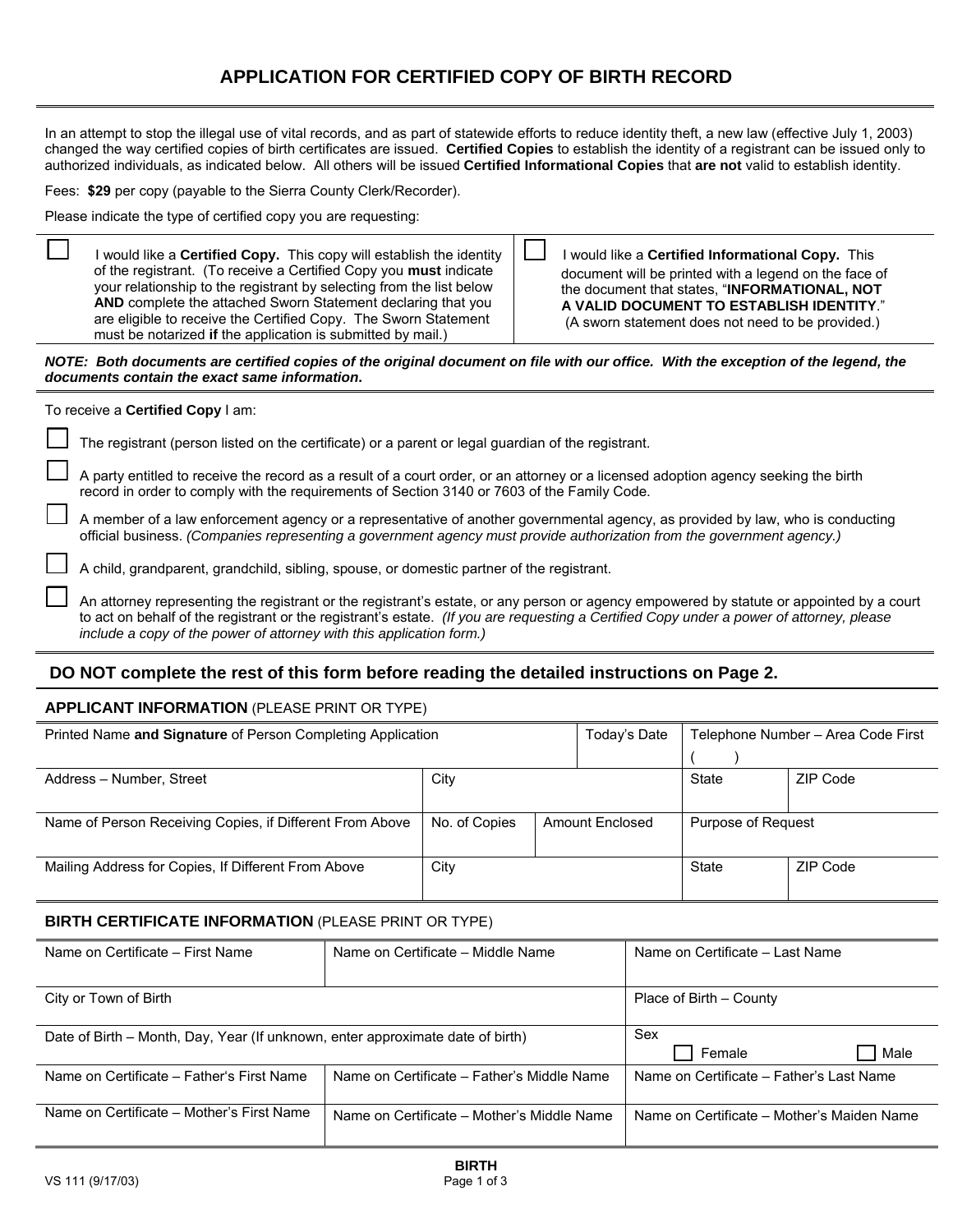**INFORMATION**: Birth records have been maintained in the office of the County Clerk/Recorder in Sierra County since 1857.

### **GENERAL INSTRUCTIONS:**

- **1.** As of July 1, 2003, **ONLY** individuals who are authorized by Health and Safety Code Section 103526 can obtain a Certified Copy of a Birth Record to establish identity of the registrant. (Page 1 of the application identifies the individuals who are authorized to make the request.) All others may receive a Certified Informational Copy which will be marked, "Informational, Not a Valid Document to Establish Identity."
- **2.** Complete a separate application form for each record of birth requested.
- **3.** Complete the **Applicant Information** section on the first page of this form and provide your signature where indicated. Provide all the information you have available to identify the record of the registrant under **Birth Certificate Information**. If the information you furnish is incomplete or inaccurate, it may be impossible to locate the record. **If the registrant has been adopted, please make the request in the adopted name.**
- **4.** SWORN STATEMENT:
	- The authorized individual requesting the certified copy must sign the attached Sworn Statement, declaring, under penalty of perjury, that they are eligible to receive the certified copy of the birth record and identify their relationship to the registrant.
	- If the application is being submitted by mail, the Sworn Statement **must be** notarized by a Notary Public. (To identify a Notary Public, see your local yellow pages or call your banking institution.)
	- If the application is being submitted in person at the Office of the County Clerk/Recorder in Downieville, the Sworn Statement **must be signed in person at the public counter and does not have to be notarized**.
	- A Sworn Statement does not need to be provided if you are requesting a Certified Informational Copy of the birth record.
- **5.** Submit **\$29** for **each** certified copy requested. If no record of the birth is found, the \$29 fee will be retained for searching the record (as required by law) and a Certificate of No Public Record will be issued to the applicant. Indicate the number of certified copies you wish and include the correct fee(s) in the form of a personal check, postal or bank money order (International Money Order for out-of-country requests) made payable to the **Sierra County Clerk/Recorder**. Mail this application with the fee(s) to the Sierra County Clerk/Recorder, Attention: Certified Copies, PO Drawer D, Downieville, CA 95936.

Office of County Clerk/Recorder PO Drawer D Downieville, CA 95936

**BIRTH**  Page 2 of 3